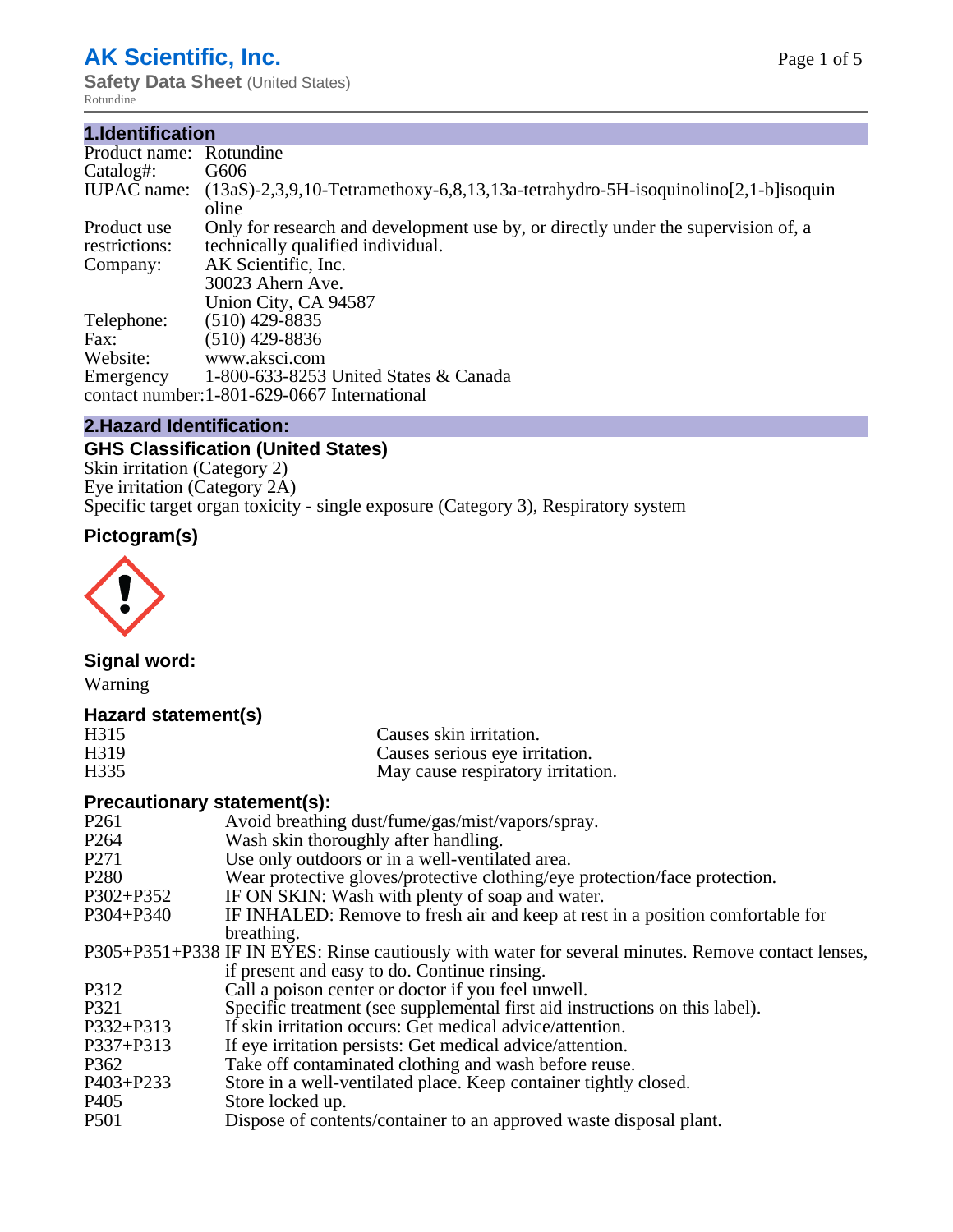# **Hazards not otherwise classified (HNOC) or not covered by GHS:**

None

#### **3.Composition/Information on Ingredients**

Synonyms: L-Tetrahydropalmatine; Tetrahydropalmatine; Hynndarin CAS#: 483-14-7 Purity: 98% (HPLC) EC: Not available.

# **4. First Aid Measures**

**General Information:** Immediately remove any clothing contaminated by the product. Move out of dangerous area. Consult a physician and show this safety data sheet.

**Inhalation:** Move person to fresh air. If not breathing, give artificial respiration. If breathing is difficult, give oxygen. Obtain medical aid.

**Skin contact:** Immediately flush skin with running water for at least 15 minutes while removing contaminated clothing and shoes. Wash clothing before reuse. Obtain medical aid immediately. **Eye contact:** Immediately flush open eyes with running water for at least 15 minutes. Obtain medical aid immediately.

**Ingestion:** Do NOT induce vomiting without medical advice. Rinse mouth with water. Never administer anything by mouth to an unconscious person. Obtain medical aid immediately.

**Most important symptoms and effects, both acute and delayed:** No further information available. Please see sections 2 and 11.

**Indication of any immediate medical attention and special treatment needed:** No further information available.

# **5. Fire Fighting Measures**

**Suitable extinguishing media:** Use water spray, dry chemical, carbon dioxide, or chemical foam. **Specific hazards arising from the chemical:** Carbon oxides, Nitrogen oxides.

**Advice for firefighters:** As in any fire, wear a NIOSH-approved or equivalent, pressure-demand, self-contained breathing apparatus and full protective gear. During a fire, irritating and highly toxic gases may be generated by thermal decomposition or combustion.

# **6. Accidental Release Measures**

**Personal precautions, protective equipment and emergency procedures:** Wear protective equipment and keep unprotected personnel away. Ensure adequate ventilation. Remove all sources of ignition. Prevent further leak or spill if safe to do so. For personal protective equipment, please refer to section 8.

**Environmental precautions:** Do not let product enter drains, other waterways, or soil.

**Methods and materials for containment and cleaning up:** Prevent further leak or spill if safe to do so. Vacuum, sweep up, or absorb with inert material and place into a suitable disposal container. Consult local regulations for disposal. See section 13 for further disposal information.

#### **7. Handling and Storage**

**Precautions for safe handling:** Avoid contact with skin, eyes, and personal clothing. Wash hands thoroughly after handling. Avoid breathing fumes. Use only with adequate ventilation. Wear suitable protective clothing, gloves, and eye/face protection. Keep away from sources of ignition. Minimize dust generation and accumulation. Keep container tightly closed. Open and handle container with care. Do not eat, drink, or smoke while handling.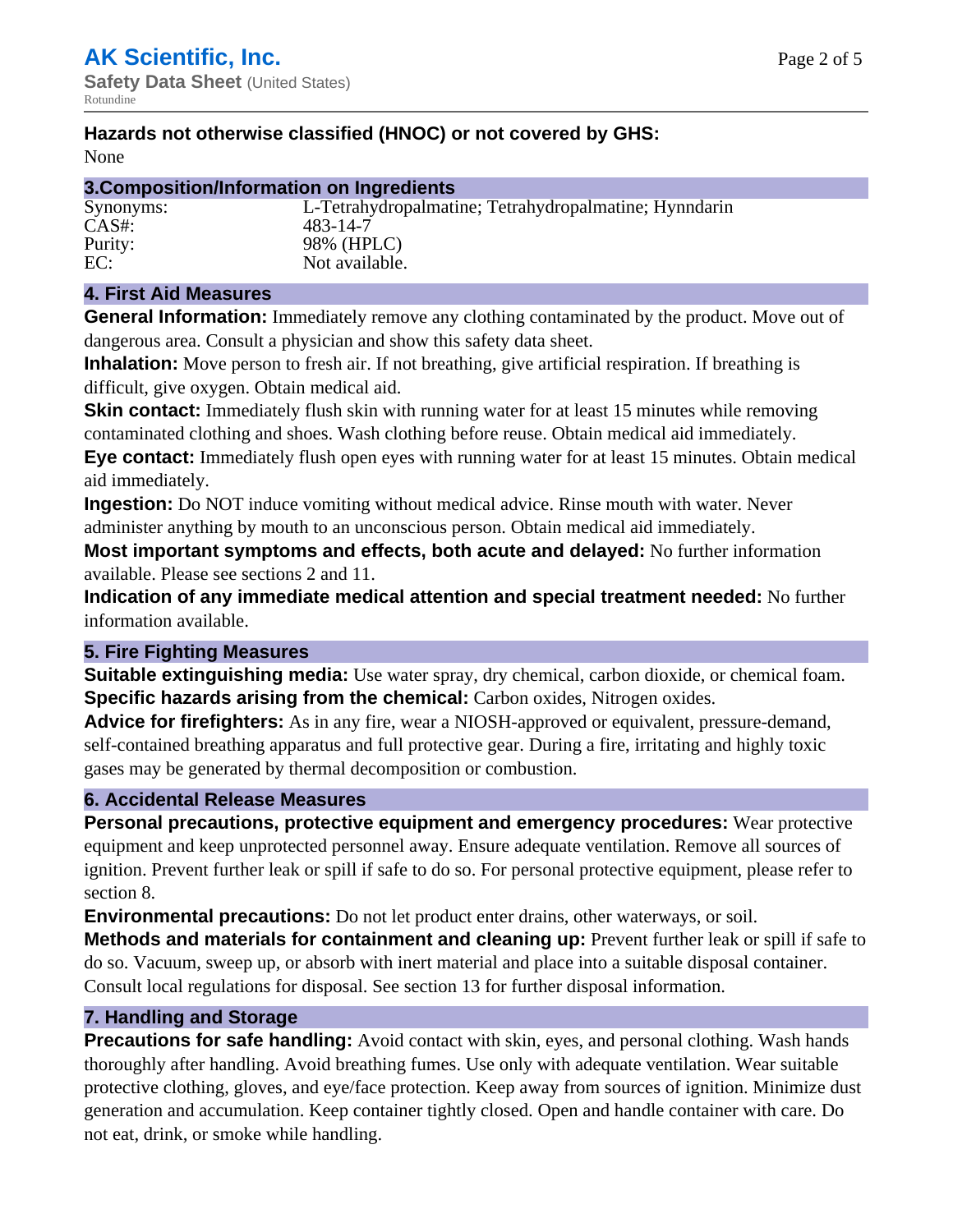**Conditions for safe storage, including any incompatibilities:** Store in a tightly-closed

container when not in use. Store in a cool, dry, well-ventilated area away from incompatible substances. Keep away from sources of ignition.

### **8. Exposure Controls/Personal Protection**

#### **Exposure limits:**

| <b>OSHA PEL:</b>  | Not available. |
|-------------------|----------------|
| NIOSH REL:        | Not available. |
| <b>ACGIH TLV:</b> | Not available. |

**Appropriate engineering controls:** Avoid contact with skin, eyes, and clothing. Wash hands before breaks and immediately after handling the product. Facilities storing or utilizing this material should be equipped with an eyewash fountain. Use adequate general and local exhaust ventilation to keep airborne concentrations low.

#### **Personal protection**

| Eyes:        | Based on an evaluation of the eye or face hazards present, wear chemical splash-resistant<br>safety glasses or goggles with side protection. A face shield may be appropriate in some<br>workplaces. Use eyewear tested and approved under appropriate government standards<br>such as OSHA 29 CFR 1910.133 or EU EN166. |
|--------------|--------------------------------------------------------------------------------------------------------------------------------------------------------------------------------------------------------------------------------------------------------------------------------------------------------------------------|
| Hands:       | Wear gloves selected based on an evaluation of the possible hazards to hands and skin,                                                                                                                                                                                                                                   |
|              | the duration of use, the physical conditions of the workplace, and the chemical resistance<br>and physical properties of the glove material.                                                                                                                                                                             |
|              | Skin and body: Protective clothing must be selected based on the hazards present in the workplace, the                                                                                                                                                                                                                   |
|              | physical environment, the duration of exposure, and other factors. No fabric can provide                                                                                                                                                                                                                                 |
|              | protection against all potential hazards; therefore it is important to select the appropriate<br>protective clothing for each specific hazard. At the minimum, wear a laboratory coat and                                                                                                                                |
|              | close-toed footwear.                                                                                                                                                                                                                                                                                                     |
| Respiratory: | Respirators are not a substitute for accepted engineering control measures such as<br>enclosure or confinement of the operation, general and local ventilation, and substitution                                                                                                                                         |
|              | of less toxic materials. When respiratory personal protective equipment is appropriate                                                                                                                                                                                                                                   |
|              | based on an assessment of respiratory hazards in the workplace, use a NIOSH- or<br>CEN-certified respirator.                                                                                                                                                                                                             |
|              |                                                                                                                                                                                                                                                                                                                          |

| 9. Physical and Chemical Properties |                       |  |  |
|-------------------------------------|-----------------------|--|--|
| <b>Physical State:</b>              | White powder          |  |  |
| Molecular Formula:                  | C21H25NO4             |  |  |
| Molecular Weight:                   | 355.43                |  |  |
| Odor:                               | Not available.        |  |  |
| pH:                                 | Not available.        |  |  |
| <b>Boiling Point Range:</b>         | Not available.        |  |  |
| Freezing/Melting Point:             | $147^{\circ}$ C       |  |  |
| <b>Flash Point:</b>                 | Not available.        |  |  |
| <b>Evaporation Rate:</b>            | Not available.        |  |  |
| Flammability (solid, gas):          | Please see section 2. |  |  |
| Explosive limits:                   | Not available.        |  |  |
| Vapor Pressure:                     | Not available.        |  |  |
| Vapor Density:                      | Not available.        |  |  |
| Solubility:                         | Not available.        |  |  |
| <b>Relative Density:</b>            | Not available.        |  |  |
| Refractive Index:                   | Not available.        |  |  |
| Volatility:                         | Not available.        |  |  |
| <b>Auto-ignition Temperature:</b>   | Not available.        |  |  |
| <b>Decomposition Temperature:</b>   | Not available.        |  |  |
| <b>Partition Coefficient:</b>       | Not available.        |  |  |
|                                     |                       |  |  |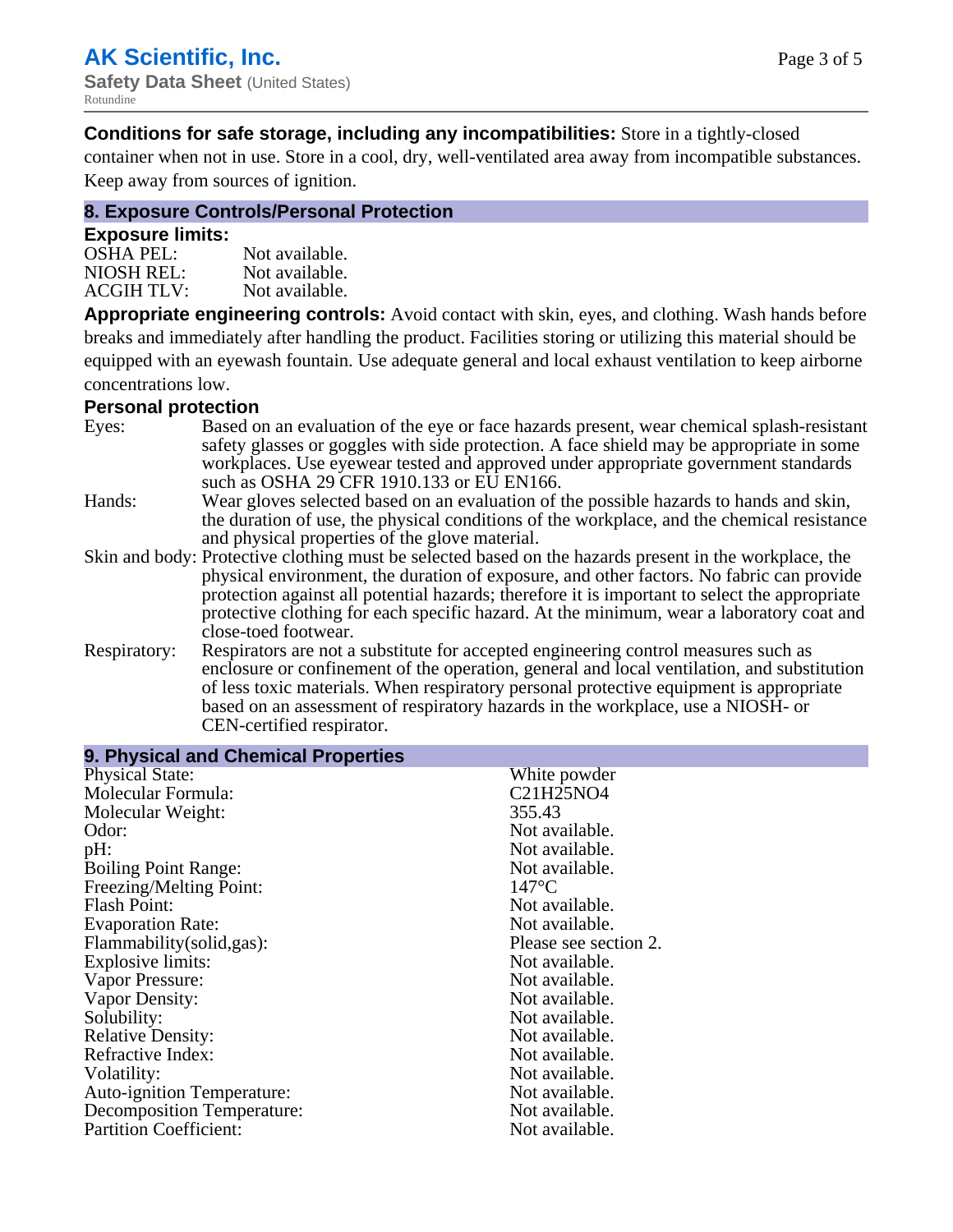# **AK Scientific, Inc.**

**Safety Data Sheet (United States)** Rotundine

#### **10. Stability and Reactivity**

| Reactivity:                         | Not available.                                       |
|-------------------------------------|------------------------------------------------------|
| Chemical stability:                 | Stable under recommended temperatures and pressures. |
| Possibility of hazardous reactions: | Not available.                                       |
| Conditions to avoid:                | Dust generation.                                     |
| Incompatible materials:             | Strong oxidizing agents.                             |
| Hazardous decomposition products:   | Carbon oxides, Nitrogen oxides.                      |
|                                     |                                                      |

#### **11. Toxicological Information**

| RTECS#                                         | Not available.                                      |
|------------------------------------------------|-----------------------------------------------------|
| Acute toxicity:                                | Not available.                                      |
| Routes of exposure:                            | Inhalation, eye contact, skin contact, ingestion.   |
| Symptoms related to the physical, chemical and | Skin contact may result in inflammation             |
| toxicological characteristics:                 | characterized by itching, scaling, reddening,       |
|                                                | blistering, pain or dryness. Eye contact may result |
|                                                | in redness, pain or severe eye damage. Inhalation   |
|                                                | may cause irritation of the lungs and respiratory   |

or death.

system. Overexposure may result in serious illness

#### **Carcinogenicity**

| IARC: | Not classified.                                                                                       |
|-------|-------------------------------------------------------------------------------------------------------|
| NTP:  | Not listed.                                                                                           |
| OSHA: | Not listed.                                                                                           |
|       | Acute toxic effects: Inflammation of the eye is characterized by redness, watering, and itching. Skin |
|       | inflammation is characterized by itching, scaling, reddening, or, occasionally,                       |
|       | blistering.                                                                                           |

| <b>12. Ecological Information</b> |                |  |
|-----------------------------------|----------------|--|
| Ecotoxicity:                      | Not available. |  |
| Persistence and degradability:    | Not available. |  |
| Bioaccumulative potential:        | Not available. |  |
| Mobility in soil:                 | Not available. |  |
| Other adverse effects:            | Not available. |  |
|                                   |                |  |

#### **13. Disposal Considerations**

Disposal of waste: Chemical waste generators must determine whether a discarded chemical is classified as hazardous waste. US EPA guidelines for the classification determination are listed in 40 CFR 261.3. Additionally, waste generators must consult state and local hazardous waste regulations to ensure complete and accurate classification. Observe all federal, state and local regulations when disposing of the substance.

Disposal of packaging: Do not reuse containers. Dispose of as unused product.

| Not hazmat     |
|----------------|
| Not available. |
| Not available. |
| Not available. |
|                |
| Not DG         |
| Not available. |
| Not available. |
| Not available. |
|                |